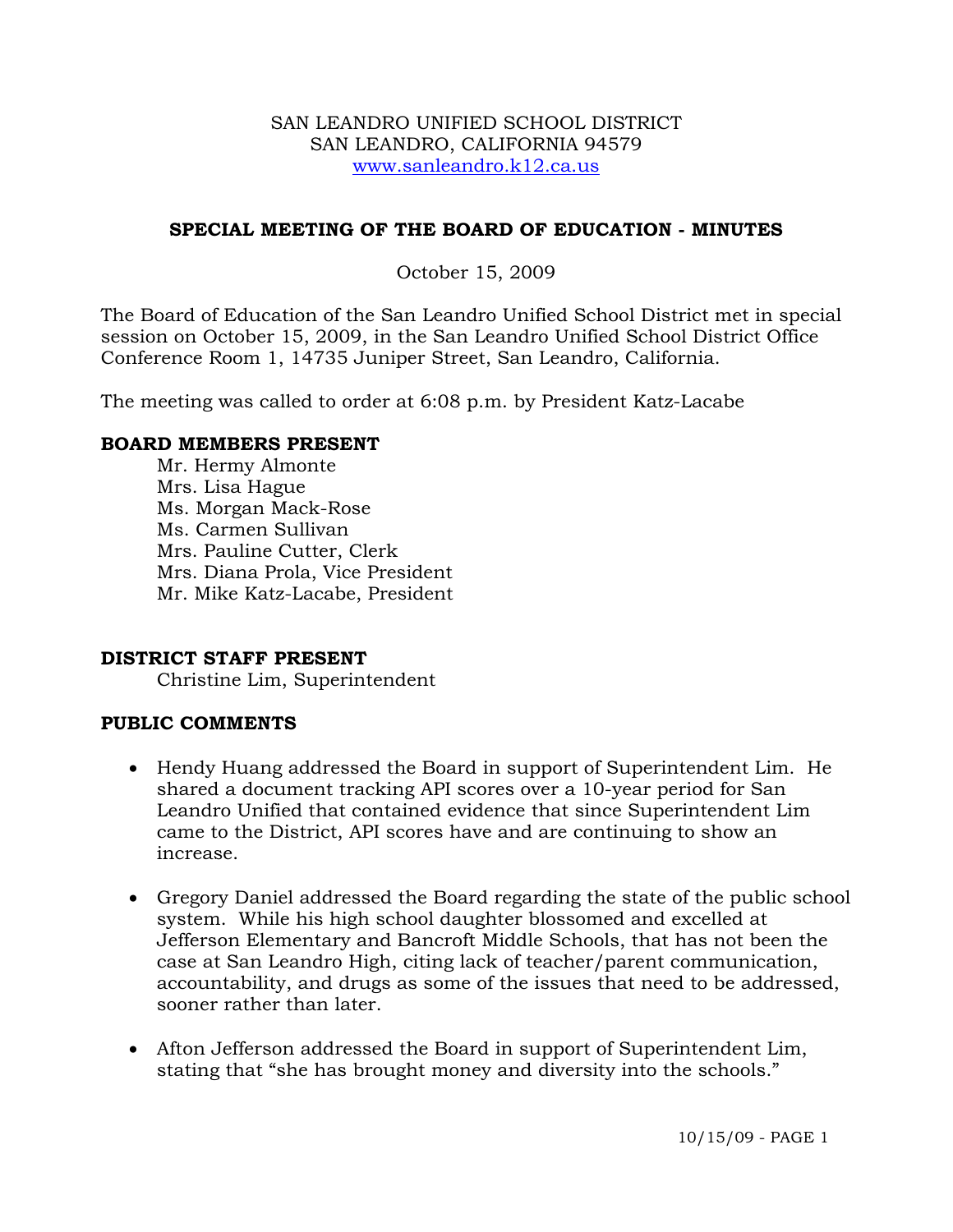• Divina Villanneva addressed the Board regarding Superintendent Lim. Remembering a time seven years ago, Ms.Villanneva felt that the previous Superintendent did not respond to her concern; however, over time, she has seen a change and felt that those entering San Leandro Unified can now benefit from public education.

### **CLOSED SESSION**

At 6:23 p.m., the Board went into Closed Session for Public Employee Performance Evaluation, Title: Superintendent's Evaluation pursuant to Government Code Section 54957.

The Board returned to open session at 8:34 p.m. with the Pledge Allegiance to the Flag. President Katz-Lacabe noted that the Board had been in closed session where no action was taken.

# **PUBLIC TESTIMONY ON NON-AGENDA ITEMS**

None

# **Special Workshop**

Education Consultant Mollie McGee-Hewitt facilitated a Board Development Workshop focusing on establishing Board goals and priorities.

Ms. McGee-Hewitt briefly described some general goal categories that Boards in other districts have established and how they might fit into this Board's decisionmaking process including:

- 
- Student Achievement Safety
- 
- Measure B Equity
- Maintenance and Facilities Program Improvement
- 
- Business Services
- Board Governance Community Relations
	-
- Curriculum Collective Bargaining
	-
	-
- Food Services Human Resources Personnel

To help understand the impact of setting goals to the District, Superintendent Lim reminded the Board that the reality of this process is that "without Board goals you do not have Superintendent goals and without Superintendent goals you do not have staff goals."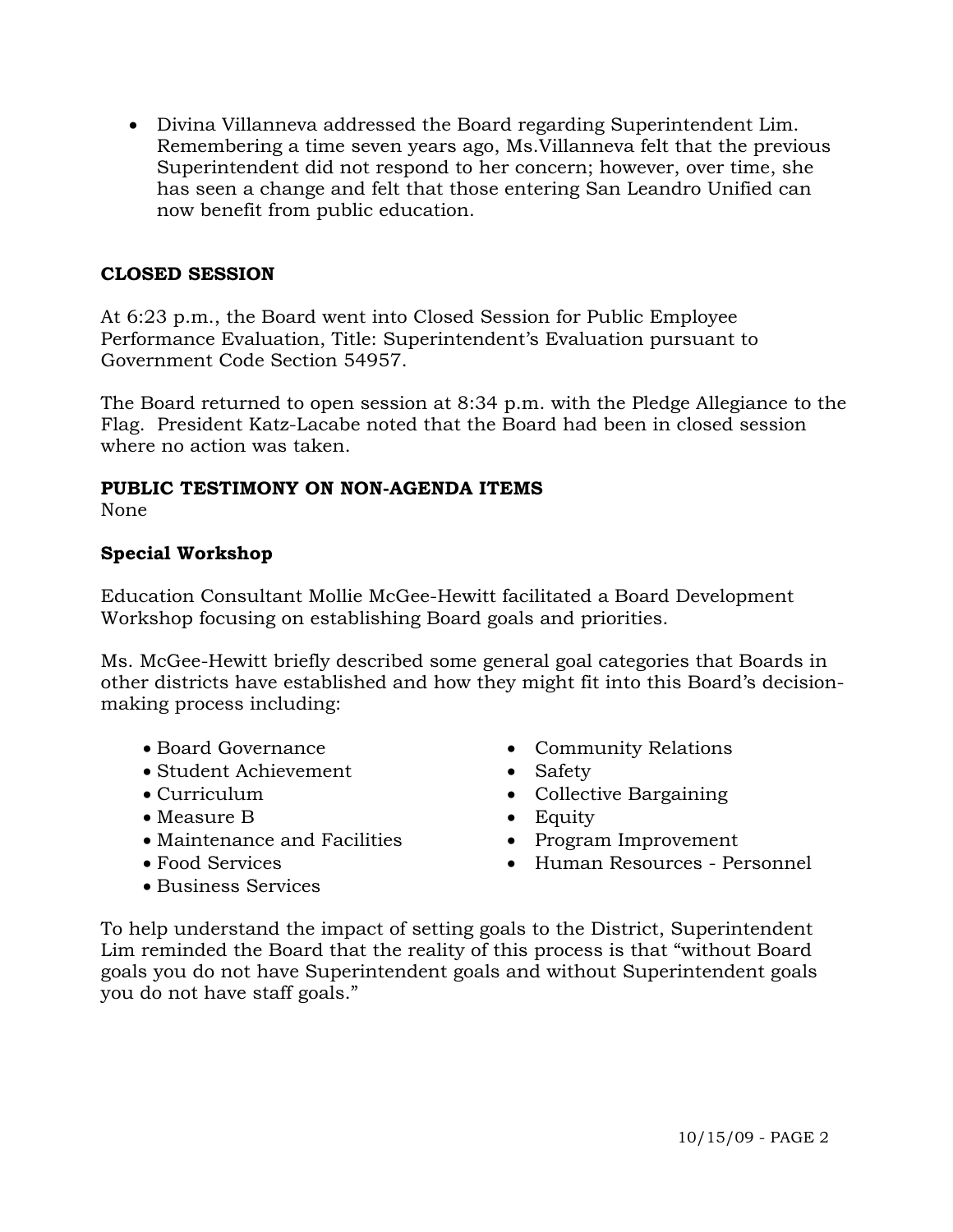In addition, Ms. McGee-Hewitt provided a few guidelines to consider as the Board begins the process of developing goals that will best serve the District:

- − Goals do not necessarily have to be tied to the finances of the District but rather tied to the philosophy of how the District conducts business
- − Goals should be specific enough that they are understood and be limited to between five and ten (the maximum) goals
- − Establishing goals gives the District and community a "heads up" about the direction the Board is heading
- − Agendizing and posting them on the District website before the goals are adopted allows the internal and external stakeholders an opportunity to provide input
- − Board Goals should be tied into the District goals
- − Goals should be balanced across the District and student focused
- − Goals may be dependent upon what is driving your community and what their expectations are for students of San Leandro Unified

Based on the discussion, Ms. McGee-Hewitt will compile the information shared tonight, including guidelines to follow during the process and email it to the Board. At the next meeting date, Ms. McGee-Hewitt will facilitate a discussion identifying, prioritizing, and determining the expectations around each of the goals.

# **BOARD MEMBER COMMENTS**

- Trustee Almonte reported that he will be providing the Veteran's of Foreign Wars of San Leandro a presentation on October 21 regarding the 9th grade campus.
- Trustee Katz-Lacabe was happy the Board is looking at establishing their goals.

As an additional public comment, District parent Gregory Daniel suggested that teacher evaluation be included as a goal category.